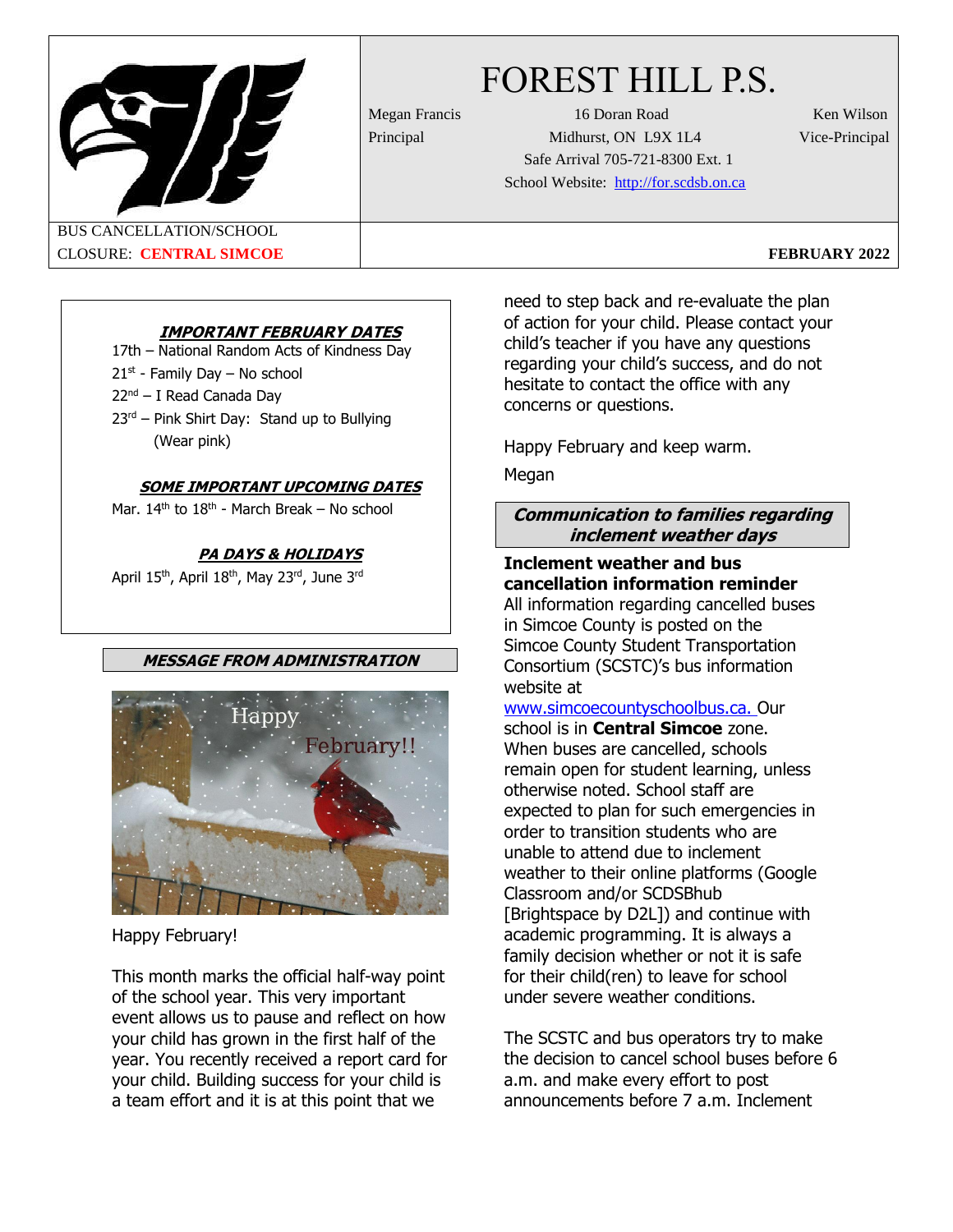weather cancellations are effective for the whole day and buses cancelled in the morning will not run at the end of the day. You can follow the SCSTC on Twitter @SCSTC\_SchoolBus for bus cancellations and other information. You can also subscribe to receive bus delay notifications no here:

https://scstc.ca/Subscriptions/Login.aspx.

## **Keep connected with our school and with the SCDSB**

It's important to get accurate information about what's going on at your school and at the Simcoe County District School Board (SCDSB). Here are some ways to do that:

- Subscribe to our school's website by visiting the 'What's New' section at [http://for.scdsb.on.ca.](http://for.scdsb.on.ca/) You can sign up to receive emails about school news updates and information during emergency situations. It's easy to subscribe – visit our website and click the 'Subscribe' link at the very top of the page. Provide your email and click 'Subscribe'; a message will be sent to your inbox with a link to click to confirm that you want to subscribe. You can unsubscribe at any time using the link at the bottom of each email.
- Sign up to receive SCDSB media releases by clicking the 'Subscribe' button at [www.scdsb.on.ca.](about:blank)
- Follow the SCDSB on Twitter (@SCDSB\_Schools), Facebook (facebook.com/SCDSB) and Instagram (instagram.com/scdsb).

# **SAFE ARRIVAL**



**Please ensure that you call the safe arrival phone line (721-8300, press 1) if your student(s)** 

**is/are absent or will be late.** Make certain that you ring the doorbell to sign your child in/out with the office to ensure your child's whereabouts is communicated clearly! We will be calling contacts for students with an unexplained absence.

Parents are asked to arrange appointments, transportation changes, and materials for drop off before school, as **classes will not be interrupted until the nutritional breaks at 10:50 & 1:10.** This is to protect instructional time. We appreciate your cooperation.

## **COVID-19 SELF-ASSESSMENT**

Families are asked to ensure that their child(ren) complete and pass the COVID -19 self-screening tool daily prior to attending school. Based on the recommendation of the OCMOH, the daily COVID-19 selfscreening tool has been updated and includes a more sensitive COVID-19 symptom list as well as the requirement for anyone with symptoms of COVID-19 to selfisolate and stay home, regardless of vaccination status.

**Interested in learning more about the ways that the SCDSB supports students with special education needs and their families? Join us for a virtual special education outreach series**

In 2022, the Simcoe County District School Board (SCDSB) is hosting virtual special education outreach sessions to assist parents/caregivers in learning more about programs, supports and ways that we work together to support students with special education needs.

> **Supporting students with Autism Spectrum Disorder in SCDSB schools and within our communities – information for parents/caregivers** Feb. 17 6:30 to 7:30 p.m.

**Supporting students as they transition into school, from one school to another, and from school upon graduation – information for parents/caregivers** April 12 6:30 to 7:30 p.m.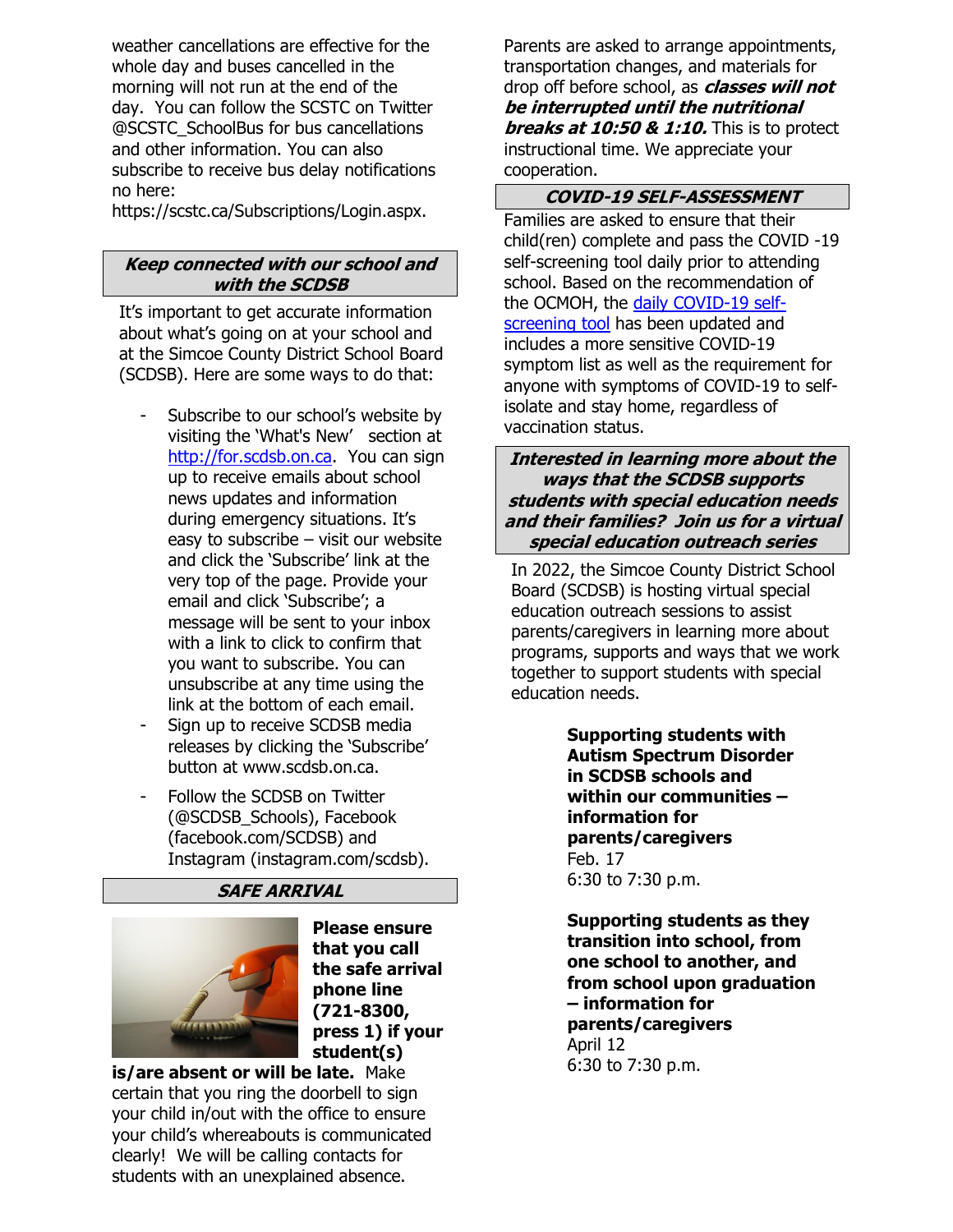**Working with families to create safe and supportive environments for children who have experienced trauma – information for parents/caregivers** May 10 6:30 to 7:30 p.m.

Participants are asked to register in advance. Information to access the sessions will be shared via email with individuals who have pre-registered. Learn more about each session and how to register on the SCDSB website at https://bit.ly/3s8OBm8.

# **Supporting All Readers at Home**

Supporting reading at home can be rewarding, but also challenging. Students may excel at reading, but some may require extra support, whether it be extra practice, or trying different strategies to help address a learning disability. There are various resources online where parents can access tools to help their child decode words, build fluency and encourage active reading overall.

All About [Reading](about:blank) not only provides resources to support decoding strategies, but also provides parents with a readiness checklist so that they can see what level their child is at.

[Raz-Kids](about:blank) has levelled readers, and is a program that is familiar to a lot of primary aged students. Some will have an account through school, but individual annual memberships are also available for purchase.

Teach Your [Monster](about:blank) to Read is a game that focuses on sounds and words as a way to support early readers, and is available as an app on Android and Apple devices.

[Watermelon](about:blank) Works is a company that supports learners, including those with dyslexia, to develop skills to support decoding and comprehension in French. More information and the creator's contact information is available through the website.

## The [International](about:blank) Dyslexia Association of

[Ontario](about:blank) has numerous resources to support your learners. While their focus is dyslexia, a lot of their supports and resources can be applicable to a variety of different learners, and they offer webinars that discuss various topics, including the most recent seminar entitled Race, Class and Reading: [Disrupting](about:blank) the Pedagogy of Low [Expectations](about:blank)

Supporting all readers is something that takes collaboration and knowing where to find resources. For more information, please do not hesitate to contact the school.

## **ANOTHER REMINDER TO PLEASE LABEL ALL CHILD'S BELONGINGS**



We have an excessive amount of found clothing! Labeling your child's items is more important than ever right now. Mabel's labels can help us out with this. They make fun, functional and durable labels for all of

your kid's items. To order labels go to their website

https://mabelslabels.ca/en CA/fundraising/s [upport/#.](about:blank) Please label everything your child brings to school. This includes backpacks, lunchboxes, and all clothing including jackets, boots, hats, etc.

### **CHARACTER ATTRIBUTE FOR THE MONTH OF FEBRUARY**

**Inclusiveness**: We include everyone in what we do and value their contributions. More information about Character Education can be found here:

[www.scdsb.on.ca/about/character\\_education](about:blank)

#### **Kindergarten Registration for September 2022 is open!**

Kindergarten is the beginning of a wonderful journey of learning and we want your child to begin their journey in a SCDSB school! Do you have a child who is turning four in 2022? If so, we invite you to register your child for kindergarten. To register online or for more information visit: [www.scdsb.on.ca/](about:blank)kindergarten.